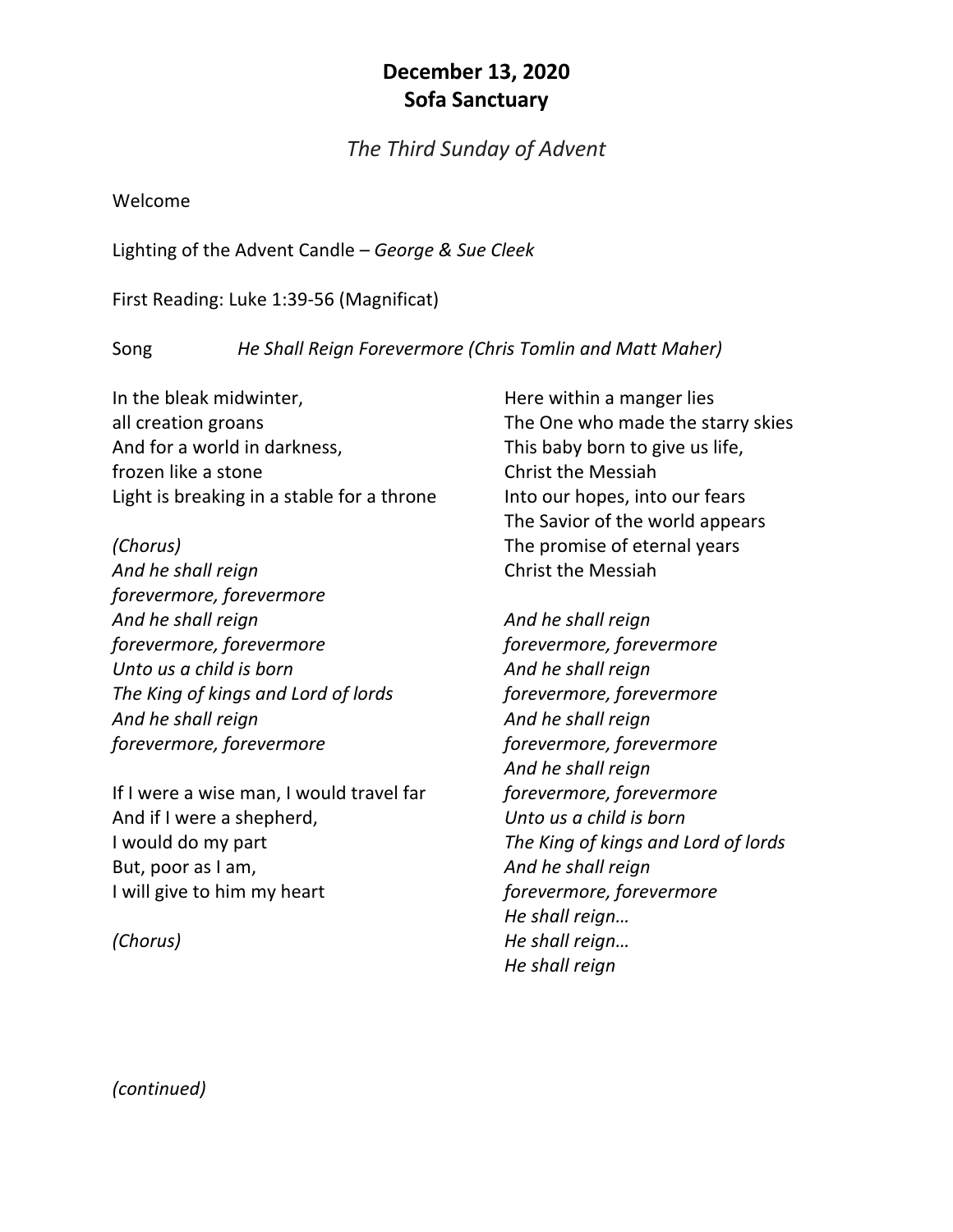Children's Time – *Karen Anthony*

Second Reading – Luke 2:1-7 (Birth)

Song *Mary, Did You Know? (Buddy Greene)*

Mary, did you know that your baby boy would one day walk on water? Mary, did you know that your baby boy would save our sons and daughters? Did you know that your baby boy has come to make you new? This child that you've delivered, will soon deliver you

Mary, did you know that your baby boy would give sight to a blind man? Mary, did you know that your baby boy would calm the storm with his hand? Did you know that your baby boy has walked where angels trod? When you kissed your little baby, you kissed the face of God

Mary did you know?

The blind will see, the deaf will hear, the dead will live again The lame will leap, the dumb will speak, the praises of the lamb

Mary, did you know that your baby boy is Lord of all creation? Mary, did you know that your baby boy would one day rule the nations? Did you know that your baby boy is heaven's perfect lamb? That sleeping child you're holding is the Great I Am.

Third Reading – Luke 2:8-20 (Angels and Shepherds)

Message – *Rev. Dr. Alex Moses*

*(continued)*